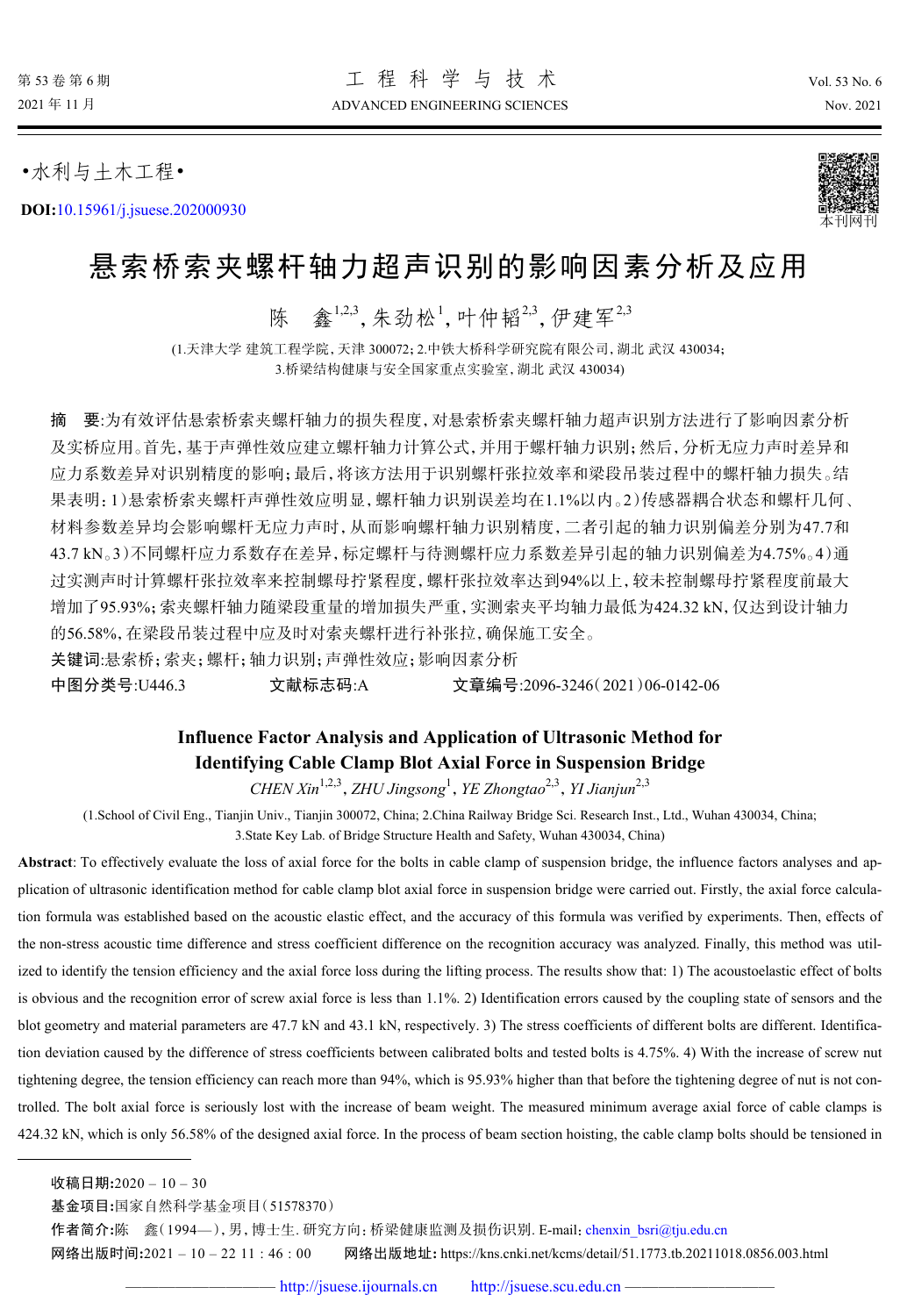time to ensure construction safety.

**Key words**: suspension bridge; cable clamp; bolt; axial force identification; acoustoelastic effect; influence factor analysis

悬索桥索夹螺杆轴力是保障索夹抗滑移能力的 关键因素。受材料性能、张拉工艺及运营环境的影响, 索夹螺杆轴力往往存在不同程度的损失,造成索夹 滑移,对结构整体稳定和承载力产生不利影响[[1](#page-4-0)] 。

目前,常规的螺杆轴力识别方法主要有扭矩法<sup>[\[2\]](#page-4-1)</sup>、 反拉法<sup>[\[3\]](#page-4-2)</sup>、应变法<sup>[\[4](#page-4-3)]</sup>, 但受测试精度、检测效率及适用 范围的限制,这些方法均难以在悬索桥螺杆轴力识 别中推广应用。超声法具有操作简单、检测速度快、 识别精度高、适用范围广等优点,近年来在应力识别 中得到广泛应用<sup>[\[5](#page-4-4)–[7](#page-4-5)]</sup>。声弹性理论是超声法用于材料 应力识别的重要理论之一。Chen等[\[8](#page-4-6)–[9](#page-4-7)]最先将声弹性 效应用于杆类构件的轴向应力检测,提出杆中应力 的增大会造成波速下降。Rizzo等<sup>[[10](#page-4-8)–[11](#page-4-9)]</sup>进一步分析了 拉力对钢绞线中超声传播特性的影响。Loveday等[[12](#page-4-10)–[13\]](#page-4-11) 采用半解析有限元方法分析了钢轨中的声弹性效应, 从理论上验证了声弹性效应在材料应力识别中的有 效性。刘飞等[[14–](#page-5-0)[15\]](#page-5-1)采用有限元特征频率法计算了板、 杆类构件的声弹性常数频散曲线,并分析了声弹敏 感模态与最优激励频率。Pei等[[16](#page-5-2)]研究垂直于传播方 向的应力对Lamb波传播的影响,提出高阶Lamb波的 声弹性效应更为显著。丁旭<sup>[\[17](#page-5-3)]</sup>、Liu<sup>[\[18](#page-5-4)]</sup>等分别研制了 适用于螺栓、钢绞线线轴力识别的电磁超声测量系 统。何文<sup>[\[19](#page-5-5)–[20](#page-5-6)]</sup>、贾雪<sup>[[21\]](#page-5-7)</sup>、许西宁<sup>[[22\]](#page-5-8)</sup>、Chaki<sup>[\[23](#page-5-9)]</sup>等基于声 弹性理论有效识别螺栓、钢轨和钢绞线中的轴向应 力。张闯<sup>[[24](#page-5-10)]</sup>、马子奇<sup>[[25](#page-5-11)]</sup>等将声弹性效应用于金属板 材及高速列车底架的残余应力检测,均取得了不错 的效果。但由于声弹性是一种弱效应,其识别精度受 测试质量、螺杆间的几何、材料参数等因素影响较大。 目前,对于螺杆轴力超声识别方法影响因素的分析 仍有待进一步研究。声弹性理论在多领域的成功应 用验证了其可靠性和适用性,但该方法在悬索桥索 夹螺杆轴力识别中的应用仍研究较少。

本文基于声弹性理论,通过标定应力系数和温 度系数建立螺杆轴力计算公式,进行悬索桥索夹螺 杆轴力识别,分析了标定螺杆与待测螺杆间的无应 力声时差异和应力系数差异对轴力识别精度的影响, 并将该螺杆轴力识别方法用于实桥螺杆张拉效率和 施工阶段螺杆轴力损失识别。

# **1** 螺杆轴力识别方法

根据声弹性效应<sup>[[21](#page-5-7)]</sup>, 螺杆轴力与纵波波速存在 线性对应关系,即:

$$
V_{\sigma} = V_0 (1 + K\sigma) \tag{1}
$$

式中, *K*为声弹性系数,  $\sigma$ 为螺杆应力, V $_0$ 为无应力声 速,  $V_{\sigma}$ 为应力为 $\sigma$ 时的螺杆声速。

已有研究表明<sup>[[26](#page-5-12)]</sup>, 温度与声速同样存在线性变 化关系,即:

$$
V_t = V_0 \left( 1 + \alpha \Delta T \right) \tag{2}
$$

式中:α为温度系数; ∆*T* = *T* −*T*0为温度变化量,*T*为 实测螺杆温度,*T*0为基准温度;*Vt*为温度变化Δ*T*的螺 杆声速。

量ΔS可由式(3)计算: 假定螺杆长度为*L*,螺杆夹持长度为*L*0,螺杆张 拉前后温度不变,则由于应力变化引起的声时变化

$$
\Delta S = \frac{L_0(1 + \sigma/E + \beta \Delta T)}{V_0(1 + K\sigma)(1 + \alpha \Delta T)} - \frac{L_0(1 + \beta \Delta T)}{V_0(1 + \alpha \Delta T)} \quad (3)
$$

式中,*E*为螺杆弹性模量,β为材料线膨胀系数。

α∆*T*、*K*σ 均远小于1,可将式(3)作泰勒展开,取  $\alpha$ Δ*T、Κσ*的一级近似<sup>[\[26](#page-5-12)]</sup>, 可得:

$$
\Delta S = (1/E + K + K\beta\Delta T + \alpha\Delta T(1/E + K))\sigma L_0/V_0 +
$$
  

$$
(K^2 + K/E)\sigma^2 L_0/V_0
$$
 (4)

式(4)中的非线性项远小于线性项,可忽略不 计。令

$$
K_{\rm s}=V_0/(1+EK)\qquad \qquad (5)
$$

$$
K_{t} = \frac{\alpha + \alpha E K + \beta E K}{1 + E K} \tag{6}
$$

则螺杆轴力*F*可由式(7)计算:

$$
F = \frac{EAK_{\rm s}}{L_0(1 + K_{\rm t}\Delta T)}\Delta S\tag{7}
$$

式中, *A* 为螺杆截面积,*K*s为应力系数,*K*t为温度系数。

变化ΔS,即可实现螺杆轴力识别。 通过标定应力系数*K*。和温度系数*K*t,代入式(7), 得到螺杆轴力计算公式;根据螺杆张拉前后的声时

### **2** 试 验

#### **2.1** 试验概况

采用中铁大桥科学研究院有限公司研制的螺杆 轴力测试系统对螺杆轴力进行测试。待测螺杆采用 杨泗港长江大桥索夹螺杆,螺杆设计轴力*P*=750 kN, 长*L*=1 080 mm,直径*D*=48.75 mm,弹性模量*E*= 209 GPa, 密度ρ=7 830 kg/m<sup>3</sup>。将待测螺杆固定在 MTS 1 000 kN万能试验机上进行逐级张拉,每级荷载 为50 kN,最大张拉力为950 kN,压电超声传感器位 于待测螺杆端部,同时在螺杆表面布置2个温度传感 器。激励荷载为0.1 µs的窄带脉冲,信号采样率为 80 MHz。试验装置如[图](#page-2-0)[1](#page-2-0)所示。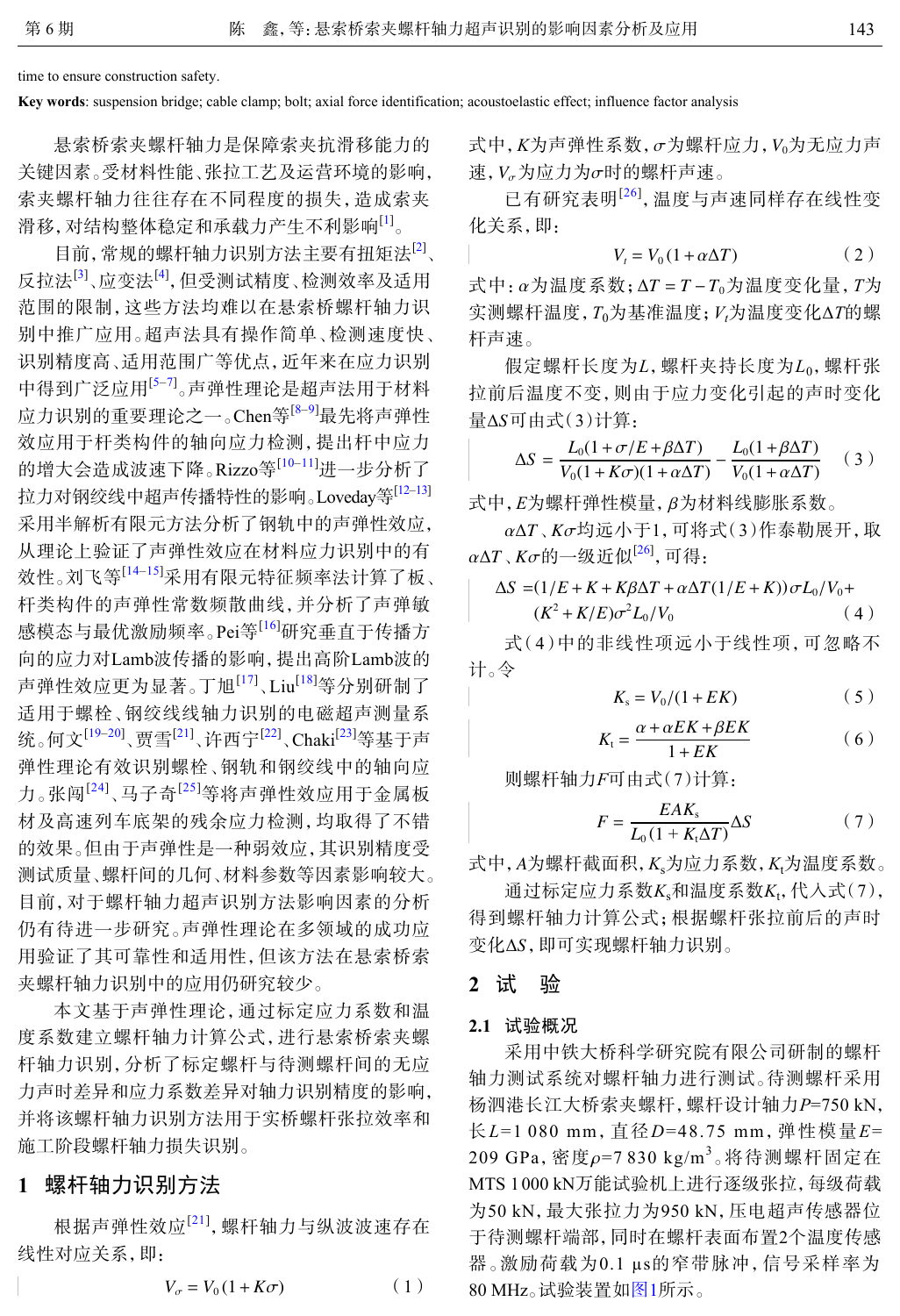<span id="page-2-0"></span>

#### 图 **1** 试验装置示意图

# **2.2** 螺杆轴力识别 **Fig. 1 Schematic diagram of experimental device**

令基准温度*T*0=20 ℃,按照100 kN的步径荷载将 螺杆从0张拉至900 kN,实测不同轴力下的声时和温 度进行线性拟合,得到螺杆应力系数*K*<sub>s</sub>=0.7686 mm·μs<sup>-1</sup>, 温度系数*K*<sub>t</sub>=2.37×10<sup>-3</sup> ℃<sup>-1</sup>。将*K*<sub>s</sub>、*K*<sub>t</sub>代入式(7),得到 螺杆轴力计算公式。

同时,将螺杆按照100 kN的步径荷载将螺杆从 150 kN张拉至950 kN,实测不同轴力下的声时和温度, 计算不同轴力下的声时差,代入轴力计算公式(7), 进行轴力识别,识别结果如表1所示。

表 **1** 螺杆轴力识别结果

| 声时差/µs  | 计算轴力/kN | 实际轴力/kN | 偏差/%    |
|---------|---------|---------|---------|
| 0.4250  | 150.41  | 150     | 0.27    |
| 0.712.5 | 252.50  | 250     | 1.00    |
| 0.9875  | 350.16  | 350     | 0.05    |
| 1.262.5 | 447.81  | 450     | $-0.49$ |
| 1.5375  | 545.46  | 550     | $-0.83$ |
| 1.812.5 | 643.11  | 650     | $-1.06$ |
| 2.1125  | 749.64  | 750     | $-0.05$ |
| 2.4000  | 851.73  | 850     | 0.20    |
| 2.7000  | 958.26  | 950     | 0.87    |

**Tab. 1 Identification results of bolt axial force**

由表1可知,螺杆轴力识别误差均在1.1%以内, 螺杆声弹性效应明显,通过标定螺杆应力系数和温 度系数建立螺杆轴力计算公式可有效识别螺杆轴力。

# **3** 影响因素分析

# **3.1** 无应力声时的影响

根据式(7),对螺杆应力系数和温度系数进行标 定后,通过实测声时变化量即可识别螺杆轴力。对于 运营期悬索桥,索夹螺杆已张拉完毕,无法得到待测 螺杆的实测无应力声时,因此,实桥检测时往往把标 定螺杆的无应力声时与待测螺杆实测声时差值作为 声时变化量。然而,标定螺杆与待测螺杆不可避免地 存在传感器耦合状态及几何、材料参数差异,使得标 定螺杆无应力声时与待测螺杆无应力声时往往存在 偏差,影响轴力识别精度。

3.1.1 传感器耦合状态差异

为分析传感器耦合状态差异引起的无应力声时 偏差对轴力识别的影响,在同一螺杆中进行9次无应 力声时测试,每次试验前均重新调整传感器耦合状 态。不同耦合状态下的螺杆无应力声时如表2所示。

表 **2** 不同耦合状态下的螺杆无应力声时

**Tab. 2 Acoustic time without stess under different coupling states**

| 试验次数 | 无应力声时/µs |
|------|----------|
|      | 368.7972 |
| 2    | 368.8122 |
| 3    | 368.7313 |
| 4    | 368.7411 |
| 5    | 368.7617 |
| 6    | 368.7438 |
|      | 368.8655 |
| 8    | 368.8592 |
| 9    | 368.8161 |

由表2可知,由于传感器耦合状态差异,同一螺 杆无应力声时差异明显。9次试验中,螺杆无应力声 时最大相差0.1342 μs。根据前文分析, 声时变化1 μs 引起的轴力变化为355.1 kN左右。最不利情况下,该 无应力声时偏差引起的轴力识别误差约为47.7 kN。 3.1.2 螺杆几何及材料参数差异

为分析螺杆几何及材料参数差异引起的无应力 声时偏差对轴力识别的影响,选取5根典型螺杆,进 行无应力声时测试,每根螺杆分别进行5次重复试验, 取5次重复试验的平均声时作为螺杆的无应力声时。 不同螺杆的无应力声时如表3所示。

表 **3** 不同螺杆无应力声时

**Tab. 3 Acoustic time without stess for different bolts**

| 螺杆编号     | 无应力声时/µs | 偏差/µs     |
|----------|----------|-----------|
| $1^{\#}$ | 368.6107 | $-0.1231$ |
| $2^{\#}$ | 368,6982 | $-0.0356$ |
| $3^{\#}$ | 368.7831 | 0.0493    |
| $4^{\#}$ | 368.7920 | 0.0582    |
| $5^{\#}$ | 368.7850 | 0.0512    |
| 平均值      | 368.7338 |           |

由表3可知,由于螺杆几何及材料参数差异,不同 螺杆的无应力声时差异明显。采用各螺杆平均无应 力声时作为代表值时,无应力声时最大偏差0.1231 µs。 根据前文分析,声时变化1 µs 引起的轴力变化为 355.1 kN左右,则该无应力声时偏差引起的轴力识别 误差约为43.7 kN。

# **3.2** 应力系数差异的影响

由于标定螺杆与待测螺杆不可避免存在几何、 材料参数差异,使得标定螺杆与待测螺杆的应力系 数存在差异,从而影响轴力识别精度。为分析由于螺 杆几何及材料参数差异引起的应力系数偏差对轴力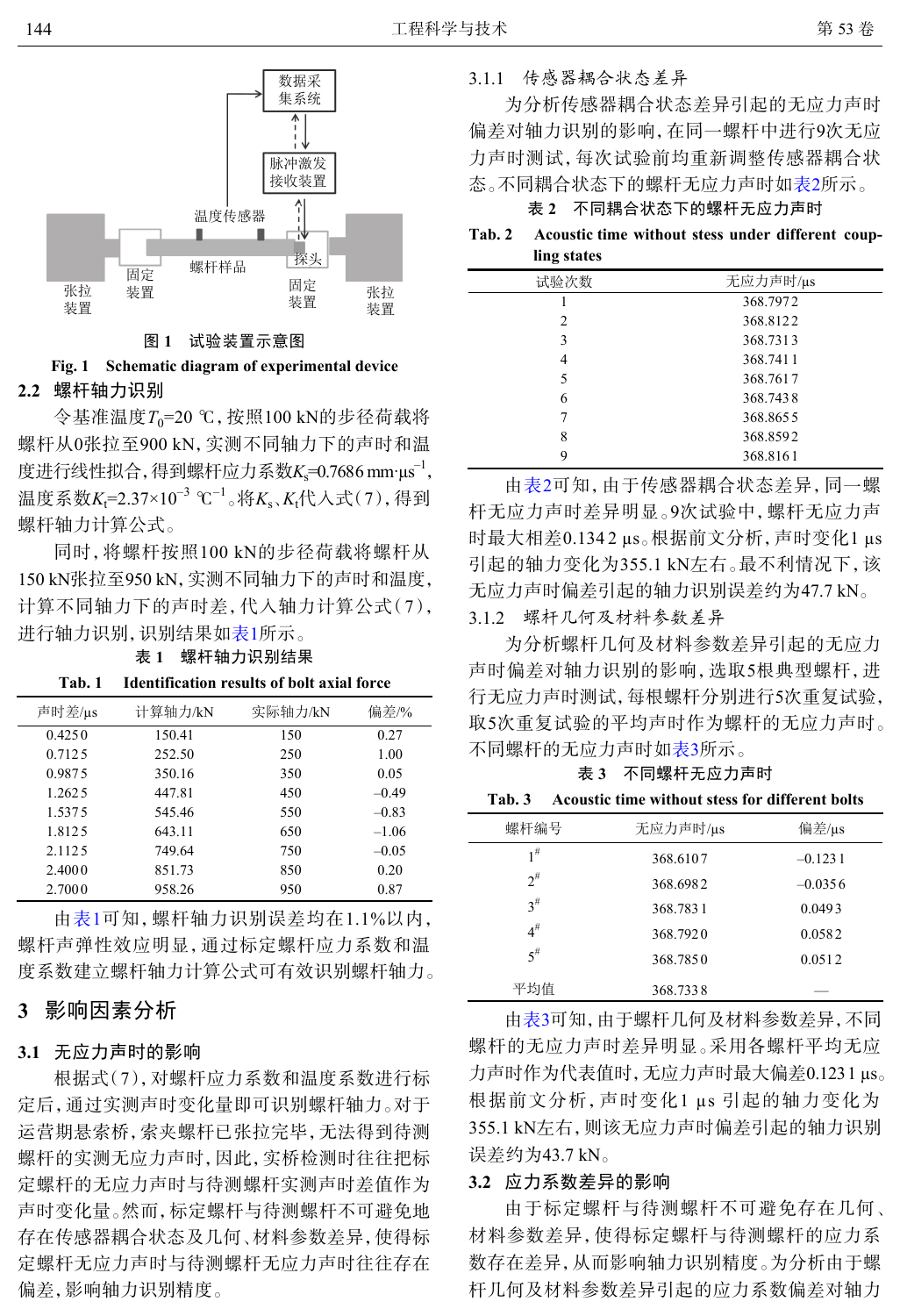识别的影响,对5根典型螺杆进行应力系数标定,不 同螺杆应力系数如表4所示。

表 **4** 不同螺杆应力系数

| Tab. 4   | <b>Stress coefficients of different bolts</b> |                                |       |  |
|----------|-----------------------------------------------|--------------------------------|-------|--|
| 螺杆编号     | 应力系数/<br>$(mm·\mu s^{-1})$                    | 偏差/<br>$(mm \cdot \mu s^{-1})$ | 偏差率/% |  |
| 1#       | 0.7686                                        | $-0.0099$                      | 1.27  |  |
| $2^{\#}$ | 0.7548                                        | $-0.0237$                      | 3.05  |  |
| $3^{\#}$ | 0.8083                                        | 0.0298                         | 3.83  |  |
| $4^{\#}$ | 0.7451                                        | $-0.0334$                      | 4.29  |  |
| $5^{\#}$ | 0.8155                                        | 0.0370                         | 4.75  |  |
| 平均值      | 0.7785                                        |                                |       |  |

由表4可知,由于螺杆几何及材料参数差异,不 同螺杆应力系数差异明显。采用各螺杆平均应力系 数作为代表值时,应力系数最大偏差0.037 mm·μs<sup>-1</sup>, 偏差率达到4.75%,则由于螺杆几何、材料参数差异 引起的应力系数偏差对轴力识别精度的影响为4.75%。

# **4** 工程应用

## **4.1** 工程概况

武汉杨泗港长江大桥主跨1 700 m,是世界上最 大跨度的双层悬索桥。大桥主跨采用骑跨式吊索,边 跨未设计吊索,吊索索夹均采用左右对半的结构形 式,螺杆从索夹上下部穿过,通过张拉螺杆保证索夹 具有足够的抗滑移性能。螺杆设计轴力为750 kN,安 装张拉力为1 070 kN,螺杆几何及材料参数与标定试 验一致。

<span id="page-3-0"></span>为提高索夹螺杆张拉施工质量,保证索夹具有 足够的抗滑移性能,在大桥梁段吊装过程中,对典型 索夹螺杆进行检测,检测工作照如[图](#page-3-0)[2](#page-3-0)所示。



图 **2** 检测工作照 **Fig. 2 Inspection work photo**

#### **4.2** 螺杆张拉效率

索夹螺杆采用索夹拉伸器及配套的拉伸泵进行 张拉,在张拉到设计吨位时,将螺母拧紧,将拉伸泵 卸载,完成螺杆的张拉。在螺母拧紧、拉伸泵卸载后, 由于螺杆回缩,螺杆轴力存在不可避免的损失,实桥 中往往采用高于设计轴力的张拉力来保证螺杆轴力 达到设计标准。为保证张拉完毕后螺杆中的真实轴 力达到设计要求,应提高螺母拧紧程度,以降低螺杆 回缩引起的轴力损失,但由于螺母拧紧程度缺乏衡 量标准,使得张拉完成后螺杆中的真实轴力离散性 较大,存在一定的安全隐患。

为控制螺杆张拉完成后螺母的拧紧程度,定义 螺杆张拉完成后的真实轴力与设计张拉力的比值作 为张拉效率*W*,结合式(7),张拉效率*W*可由式(8)表示。

$$
W = \frac{F_2}{F_1} = \frac{\frac{EAK_s}{L_0(1 + K_t\Delta T)}\Delta S_2}{\frac{EAK_s}{L_0(1 + K_t\Delta T)}\Delta S_1} = \frac{\Delta S_2}{\Delta S_1} = \frac{S_2 - S_0}{S_1 - S_0} \tag{8}
$$

式中, S1为张拉至设计张拉力时的螺杆实测声时,  $S_2$ 为张拉完成后的螺杆实测声时, $S_0$ 为螺杆无应力 声时。

由式(8)计算螺杆张拉效率,如[图](#page-3-1)[3](#page-3-1)所示。

<span id="page-3-1"></span>

由[图](#page-3-1)[3](#page-3-1)可知:在未控制螺母拧紧程度前,螺母拧 紧较为随意,螺杆轴力张拉效率较低,各螺杆张拉效 率离散性较大, $1^{\text{\tiny$\#$}}{\sim}6^{\text{\tiny$\#$}}$ 螺杆张拉效率在49.10% ${\sim}$ 76.50%之间。通过提高螺母拧紧程度,螺杆轴力张拉 效率提升显著,所有螺杆张拉效率均达到94.00%以 上,较未控制螺母拧紧程度相比,最大增加了95.93%。 基于实测声时计算螺杆张拉效率,可有效控制螺母 拧紧程度,降低螺杆回缩引起的轴力损失。

# **4.3** 梁段吊装过程中的螺杆轴力损失

主缆直径随着梁段的吊装逐渐减小,使得螺杆 轴力存在不同程度的损失。为分析实桥索夹螺杆轴 力损失情况, 对张拉完毕的S $6^{\texttt{#}}$ 、S7 $^{\texttt{#}}$ 、S8 $^{\texttt{#}}$ 、X6 $^{\texttt{#}}$ 、X7 $^{\texttt{#}}$ 、 X #共6个索夹螺杆轴力进行检测。为保证识别精度,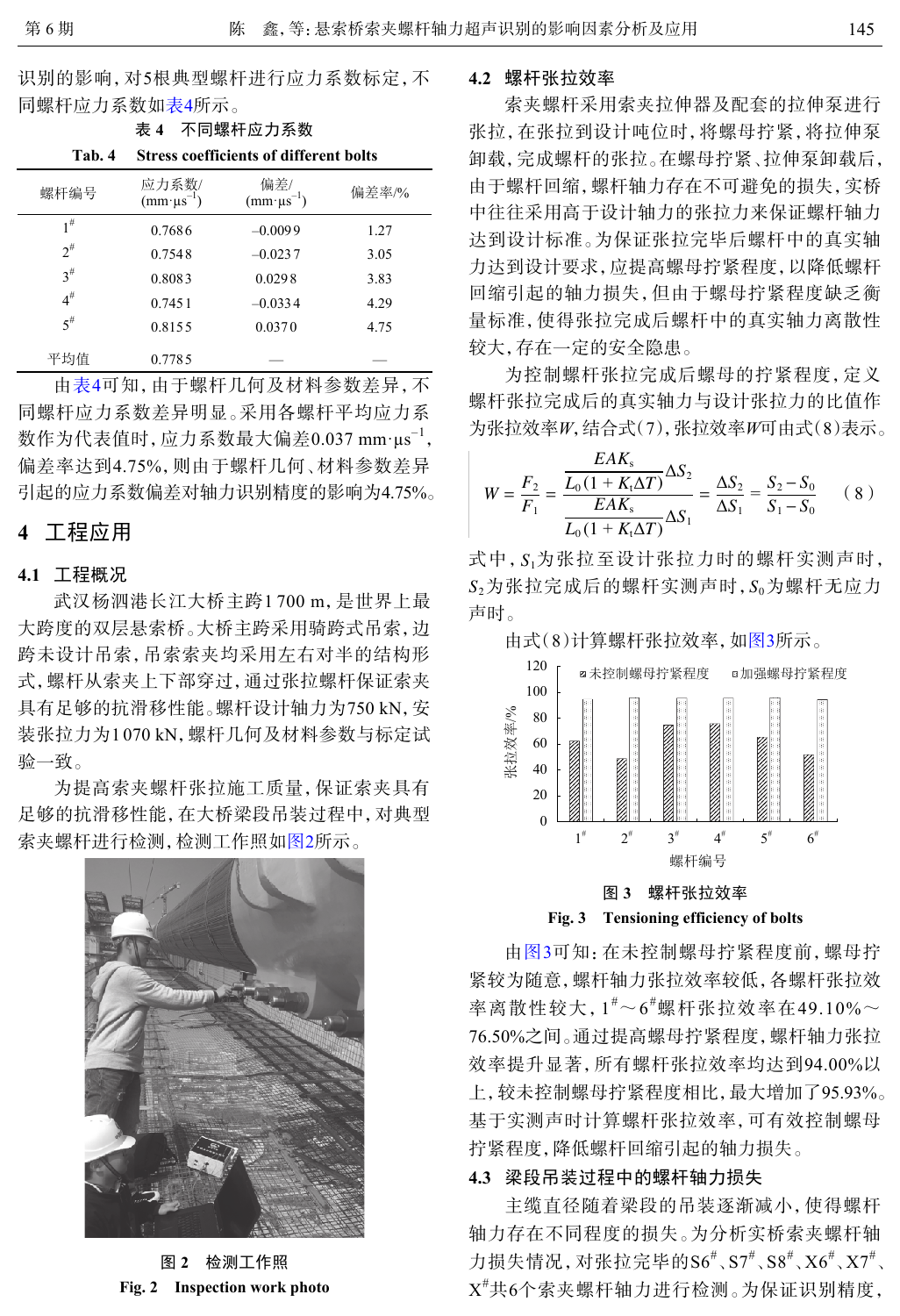<span id="page-4-12"></span>



#### 图 **4** 不同索夹螺杆轴力检测结果

#### **Fig. 4 Detection results of different cable clamps**

由[图](#page-4-12)[4](#page-4-12)可知:索夹螺杆轴力损失严重,除S8<sup>#</sup>索夹 外,其余索夹螺杆平均轴力均低于设计轴力。X6<sup>#</sup>索 夹螺杆平均轴力最低,为424.32 kN,仅达到设计轴力 的56.58%。所有检测螺杆中,轴力最低值为139.96 kN, 仅达到设计轴力的18.66%。

# **5** 结 论

1)悬索桥索夹螺杆声弹性效应明显,螺杆轴力 识别误差均在1.1%以内,通过标定螺杆应力系数和 温度系数建立螺杆轴力计算公式,可有效识别螺杆 轴力。

2)传感器耦合状态和螺杆几何、材料参数差异 均会影响螺杆无应力声时,从而影响螺杆轴力识别 精度。最不利情况下,传感器耦合状态引起的轴力识 别偏差为47.7 kN;螺杆几何、材料参数差异引起的轴 力识别偏差为43.7 kN。

3)不同螺杆应力系数存在差异,标定螺杆与待 测螺杆应力系数差异引起的轴力识别偏差为4.75%。

4)实桥螺杆张拉效率受螺母拧紧程度的影响较 大。通过实测声时计算螺杆张拉效率来控制螺母拧 紧程度,螺杆张拉效率达到94.00%以上,较未控制螺 母拧紧程度前最大增加了95.93%。索夹螺杆轴力随 梁段重量的增加损失严重,实测索夹平均轴力最低 为424.32 kN,仅达到设计轴力的56.58%,在梁段施工 过程中应及时对索夹螺杆进行补张拉,确保施工安全。 参考文献:

- <span id="page-4-0"></span>Yi Jianjun,Peng Xumin,Wang Bo,et al.Ultrasonic inspec-[1] tion technique for axial forces of bolts in cable clamps of suspension bridge[J].Bridge Construction,2019,49(Supp1): 68–73.[伊建军,彭旭民,王波,等.悬索桥索夹螺杆轴力超声 检测技术[J].桥梁建设,2019,49(增刊1):68–73.]
- <span id="page-4-1"></span>Wang Peng,Chen Ansheng,Zhang Huiwu,et al.Experiment-[2] [al study of the factors effecting on bo](https://doi.org/10.7520/1001-4888-12-051)lt torque coefficient[J]. [Journal of Experimental Mechanics,](https://doi.org/10.7520/1001-4888-12-051)2013,28(3):34–40.[王

朋,陈安生,张会武,等.螺栓扭矩系数影响因素的试验研 究[J].[实验力学](https://doi.org/10.7520/1001-4888-12-051),2013,28(3):34–40.]

- <span id="page-4-2"></span>Ai Huilin,Chen Chaowei,Dai Wenda.Study of rapid inspec-[3] tion method for under-anchorage effective prestress in prestressed beams[J][.World Bridges](https://doi.org/10.3969/j.issn.1671-7767.2015.04.009),2015,43(4):48–52.[艾 辉林,陈朝慰,戴文达.预应力梁锚下有效预应力的快速检 测方法研究[J].[世界桥梁](https://doi.org/10.3969/j.issn.1671-7767.2015.04.009),2015,43(4):48–52.]
- <span id="page-4-3"></span>Lan Chunguang,Liu Hang,Zhou Zhi.Experimental investig-[4] ation of prestress loss in PC beams based on BOTDA− FBG smart steel strands[J].[China Civil Engineering Journal](https://doi.org/10.15951/j.tmgcxb.2013.09.014), 2013,46(9):55–61.[兰春光,刘航,周智.基于BOTDA-FBG 智能钢绞线的预应力损失监测[J].[土木工程学报](https://doi.org/10.15951/j.tmgcxb.2013.09.014),2013, 46(9):55–61.]
- <span id="page-4-4"></span>[5] Chen Xin, Zhu Jingsong, Qian Ji, et al. Steel strands tension identification using multi-scale energy entropy of ultrasonic guided waves[J].[Journal of Vibration,Measurement and](https://doi.org/10.16450/j.cnki.issn.1004-6801.2020.04.017) [Diagnosis](https://doi.org/10.16450/j.cnki.issn.1004-6801.2020.04.017),2020,40(4):745–750.[陈鑫,朱劲松,钱骥,等.基于 导波多尺度能量熵的钢绞线张拉力识别[J].[振动](https://doi.org/10.16450/j.cnki.issn.1004-6801.2020.04.017)、[测试与](https://doi.org/10.16450/j.cnki.issn.1004-6801.2020.04.017) [诊断](https://doi.org/10.16450/j.cnki.issn.1004-6801.2020.04.017),2020,40(4):745–750.]
- [6] Qian Ji,Li Changchun,Luo Yingxiang,et al.Identification of steel strands tension stress based on ARX system identification model[J].[Applied Acoustics](https://doi.org/10.11684/j.issn.1000-310X.2019.06.011),2019,38(6):986–992.[钱 骥,李长春,罗映相,等.基于ARX系统辨识模型的钢绞线张 拉力识别[J].[应用声学](https://doi.org/10.11684/j.issn.1000-310X.2019.06.011),2019,38(6):986–992.]
- <span id="page-4-5"></span>[7] Qian Ji, Yang Jinchuan, Li Changchun, et al. Tensile force calculation of steel strands based on guided wave mode bifurcation angles[J].[Journal of Chongqing Jiaotong Uni](https://doi.org/10.3969/j.issn.1674-0696.2018.11.01)[versity\(Natural Sciences\)](https://doi.org/10.3969/j.issn.1674-0696.2018.11.01),2018,37(11):1–7.[钱骥,杨金川,李 长春,等.基于导波模态转角的钢绞线张拉力计算方法研 究[J].[重庆交通大学学报](https://doi.org/10.3969/j.issn.1674-0696.2018.11.01)[\(](https://doi.org/10.3969/j.issn.1674-0696.2018.11.01)[自然科学版](https://doi.org/10.3969/j.issn.1674-0696.2018.11.01)[\)](https://doi.org/10.3969/j.issn.1674-0696.2018.11.01),2018,37(11):1–7.]
- <span id="page-4-6"></span>[8] Chen H L, He Y, Gangarao H V. Measurement of prestress force in the rods of stressed timber bridges using stress waves[J].[Materials Evaluation](https://doi.org/10.1016/S1044-5803(98)00030-8),1998,56(8):977–981.
- <span id="page-4-7"></span>[9] Chen H L, Wissawapaisal K. Application of wigner-ville transform to evaluate tensile forces in seven–wire prestressing strands[J].[Journal of Engineering Mechanics](https://doi.org/10.1061/(ASCE)0733-9399(2002)128:11(1206)),2002,128 (11):1206–1214.
- <span id="page-4-8"></span>[10] Rizzo P, Scalea F L D. Wave propagation in multi-wire strands by wavelet-based laser ultrasound[J].[Experimental](https://doi.org/10.1007/BF02428094) [Mechanics](https://doi.org/10.1007/BF02428094),2004,44(4):407–415.
- <span id="page-4-9"></span>[11] Rizzo P.Ultrasonic wave propagation in progressively loaded multi–wire strands[J][.Experimental Mechanics](https://doi.org/10.1007/s11340-006-7248-0),2006, 46(3):297–306.
- <span id="page-4-10"></span>[12] Loveday P W.Semi-analytical finite element analysis of elastic waveguides subjected to axial loads[J].[Ultrasonics](https://doi.org/10.1016/j.ultras.2008.10.018), 2009,49(3):298–300.
- <span id="page-4-11"></span>[13] Loveday P W, Wilcox P D. Guided wave propagation as a measure of axial loads in rails[J][.Proceedings of SPIE−The](https://doi.org/10.1117/12.847531) [International Society for Optical Engineering](https://doi.org/10.1117/12.847531),2010,7650